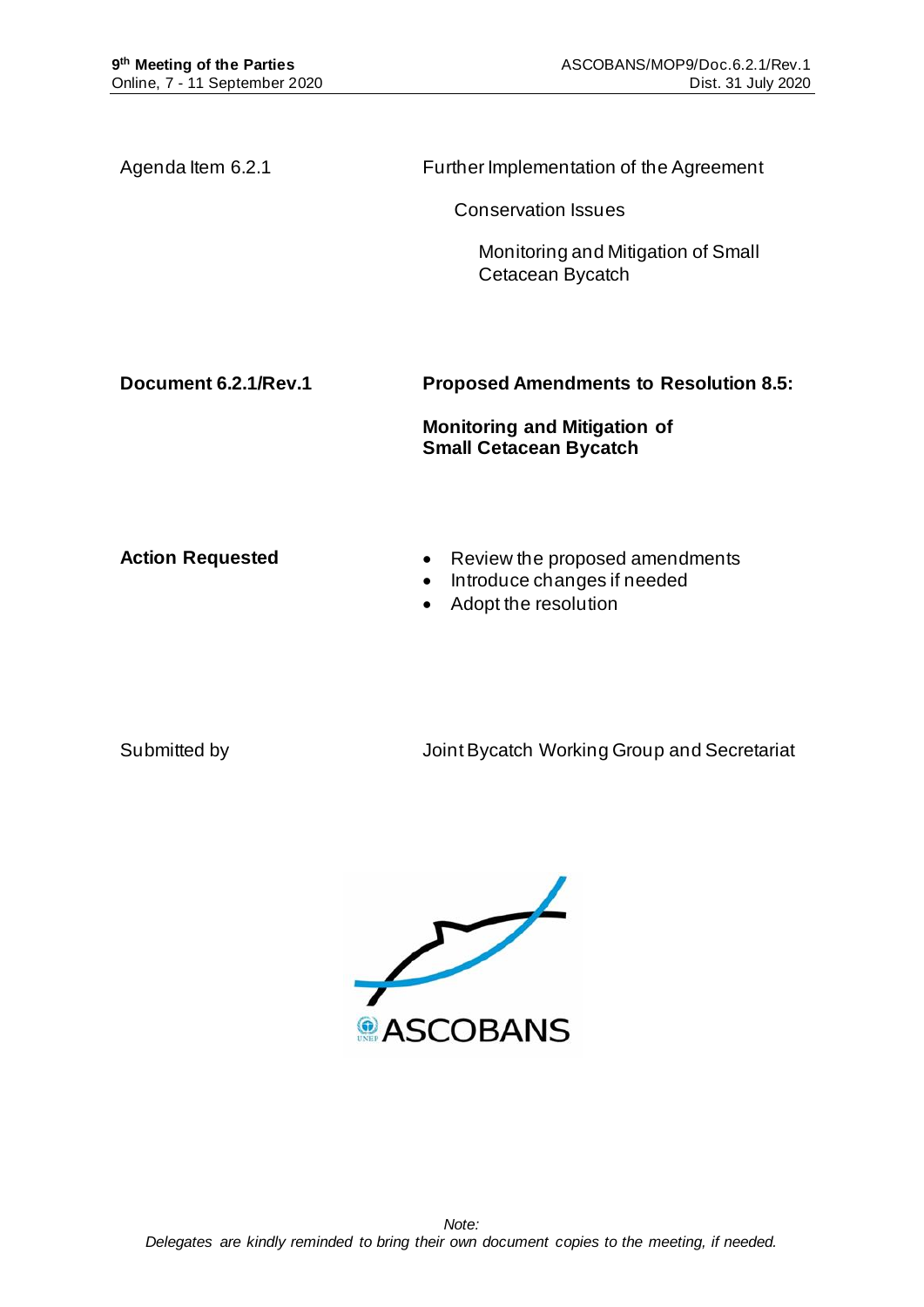#### **Secretariat's Note**

This document proposes updates and small amendments to existing Resolution 8.5, developed by the Joint ACCOBAMS-ASCOBANS Bycatch Working Group, in collaboration with the Secretariat.

Most additions to the operative paragraphs are based on Action Points and Recommendations adopted at the 24<sup>th</sup> and 25<sup>th</sup> Meeting of the ASCOBANS Advisory Committee.

In Revision 1, references to the two bycatch studies commissioned by ASCOBANS have been removed from the penultimate preambular paragraph, since the reports were not ready in time for the meeting. These studies are (i) cost-benefit analysis of different monitoring methods aboard fisheries with regards to cetacean bycatch, and (ii) cost analysis for mitigation measures in fisheries with high bycatch.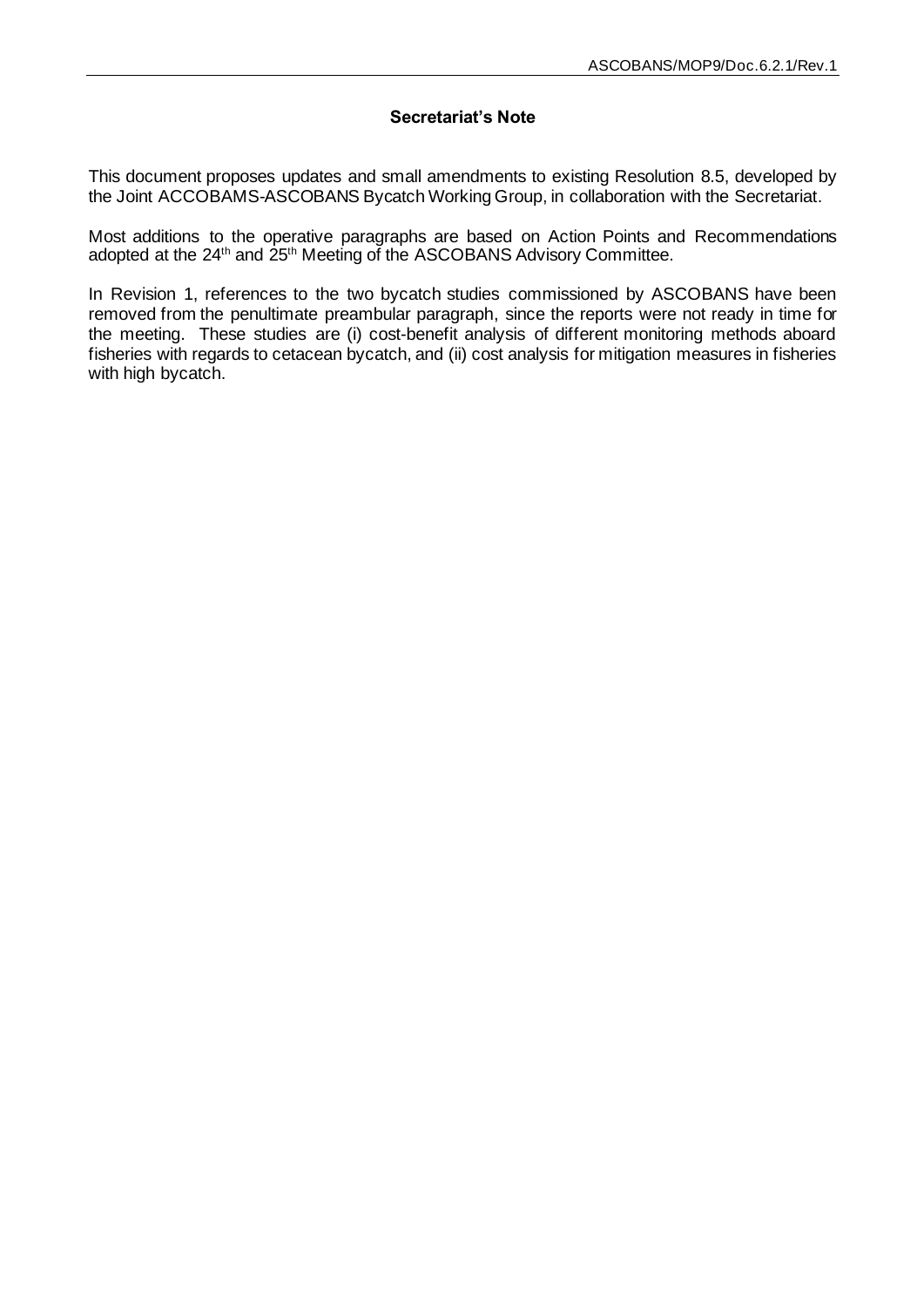# **PROPOSED AMENDMENTS TO RESOLUTION 8.5:**

## **MONITORING AND MITIGATION OF SMALL CETACEAN BYCATCH**

*NB: Proposed new text is underlined. Text to be deleted is crossed out.*

*Concerned* that despite the efforts made so far by Parties, bycatch remains a one of the major causes of mortality for small cetaceans in the Agreement Area,

*Conscious* that available data indicate that levels of bycatch in the Agreement Area may threaten the conservation status of some small cetacean populations, for example, common dolphins and harbour porpoises,

*Further conscious* that different regions present different risks to cetaceans depending upon fishing practices, and the occurrence and conservation status of cetacean species,

*Concerned* that many human activities in the marine environment have a negative impact on small cetaceans and their habitats, and that consequently these species face multiple, cumulative and often synergistic threats with possible effects over large areas, including from activities taking place outside the Agreement Area, not only such as bycatch, but also prey reduction, pollution, habitat degradation, underwater noise, hunting and climate change,

*Aware* that bycatch in fisheries is not only a threat to the conservation status of small cetaceans and other marine species, but also has significant animal welfare implications,

*Recalling* the Conservation and Management Plan annexed to the Agreement, according to which modifications of fishing gear and fishing practices shall be applied in order to reduce bycatch where data indicates unacceptable interaction,

*Also recalling* previous related decisions on incidental take adopted by the Meeting of the Parties, in particular Resolution 3.3 No.3 of MOP3 and Resolution 5.5 No.5 of MOP5,

*Welcoming* the relevant work underway by the UN Food and Agriculture Organization, especially the *FAO Technical Guidelines for Responsible Fisheries: Guidelines to reduce bycatch of marine mammals in capture fisheries*,

*Taking into account* the outcomes of the ASCOBANS Expert Workshop on the Requirements of Legislation to Address Monitoring and Mitigation of Small Cetacean Bycatch (Bonn, Germany, January 2015); and the ASCOBANS Workshop on Further Development of Management Procedures for Defining the Threshold of 'Unacceptable Interactions' – Part I: Developing a Shared Understanding on the Use of Thresholds / Environmental Limits (London, United Kingdom, July 2015); and the ASCOBANS Expert Workshop 'Unacceptable Interactions' & Bycatch (Bonn, February 2017),

*Following* the submission of agreed Recommendations of ASCOBANS on the Requirements of Legislation to Address Monitoring and Mitigation of Small Cetacean Bycatch, to the European Commission in October 2015,

*Conscious* of the related work underway under the Convention on the Conservation of Migratory Species of Wild Animals (CMS) and *recalling* related decisions adopted by the Conference of the Parties to CMS, in particular Resolution 12.22 on Bycatch 9.18 on Bycatch, and Resolution 10.14 on Bycatch of CMS-listed Species in Gillnet Fisheries,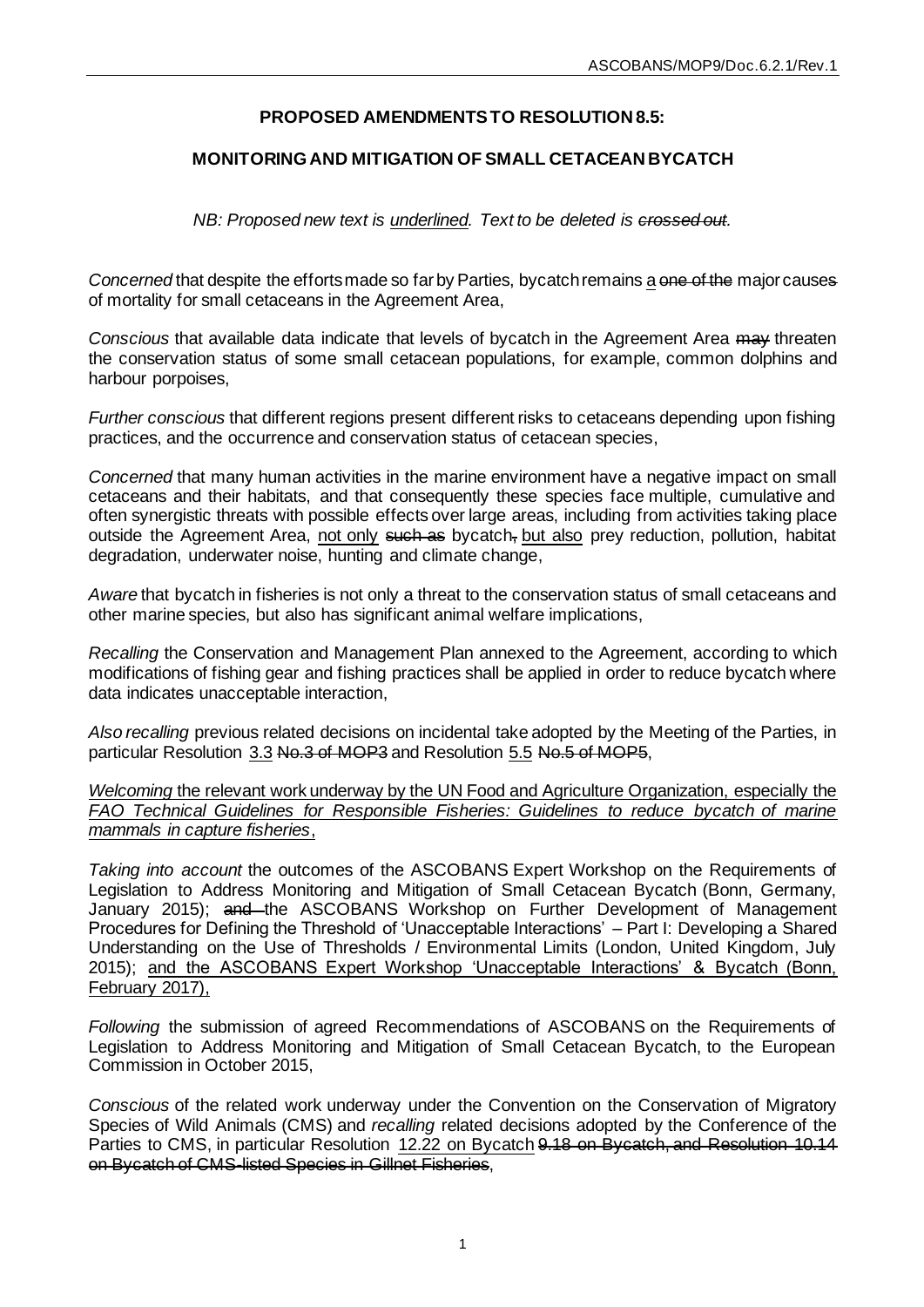*Conscious* of the related work underway under the Agreement for the Conservation of Cetaceans of the Black Sea, Mediterranean Sea and Contiguous Atlantic Area (ACCOBAMS), and *recalling*  related decisions, in particular Resolution 7.11. on Interactions between Fisheries and Cetaceans,

*Welcoming* the establishment of the Joint Bycatch Working Group with ACCOBAMS,

*Mindful* that Parties that are also EU Member States moreover have obligations for a system of strict protection under the EU Habitats Directive, as well as to monitor and reduce bycatch under the Habitats Directive, the Marine Strategy Framework Directive, the Common Fisheries Policy and EU Regulation 812/2004 2019/1241 on the conservation of fishery resources and the protection of marine ecosystems through technical measures,

*Noting* the review of Bycatch-related Fisheries Legislation in the ASCOBANS Area, presented in 2016 to this meeting as MOP8/Inf.6.2.1a, and

*Further noting* the Joint OSPAR-HELCOM workshop to examine possibilities for developing indicators for incidental bycatch of birds and marine mammals (September 2019).

### *The Meeting of the Parties to ASCOBANS*

- 1. *Reaffirms* the positions previously agreed in Resolution 3.3 No.3 of MOP3 that:
	- (a) the general aim should be to minimize (i.e. ultimately to reduce to zero) anthropogenic removals (i.e. mortality), and in the short term, to restore and/or maintain biological or management units to/at 80 per cent or more of the carrying capacity;
	- (b) in order to reach this objective, the intermediate precautionary aim is to reduce bycatch to less than 1 per cent of the best available population estimate;
	- (c) a total anthropogenic removal (e.g. mortality from bycatch and vessel strikes) above 1.7 per cent of the best available estimate of abundance is to be considered unacceptable in the case of the harbour porpoise;
	- (d) if available evidence suggests that a population is severely reduced, or in the case of species other than the harbour porpoise, or where there is significant uncertainty in parameters such as population size or bycatch levels, then "unacceptable interaction" may involve an anthropogenic removal of much less than 1.7 per cent;
- 2. *Requests* the Advisory Committee to:
	- (a) complete its ongoing work in defining unacceptable interactions including consideration of scientifically-based environmental limits and triggers for further conservation action, consideration of a management framework, and re-evaluation of 1b, 1c and 1d above;
	- (b) keep under review new developments in bycatch monitoring and mitigation techniques;
- 3. *Requests* Parties and *calls upon* non-Party Range States to ensure (by species and/or management unit) that:
	- (a) they work nationally and regionally to improve quality and availability of fishing effort data (e.g. by region, gear-type, net length, vessel size category, season, and country) so that monitoring of effort by all vessels irrespective of size is better suited for more accurately determining bycatch mortality;
	- (a)(b) monitoring programmes ensure robust estimation of cetacean bycatch for all relevant fisheries (irrespective of vessel size this may include for different vessel sizes) and through appropriate methods (e.g. dedicated observers, remote electronic monitoring, rapid bycatch assessment methods and other measures as appropriate);
	- (b)(c) appropriate technical and other measures to mitigate cetacean bycatch are developed and tested, and those with proven effectiveness at reducing cetacean bycatch in